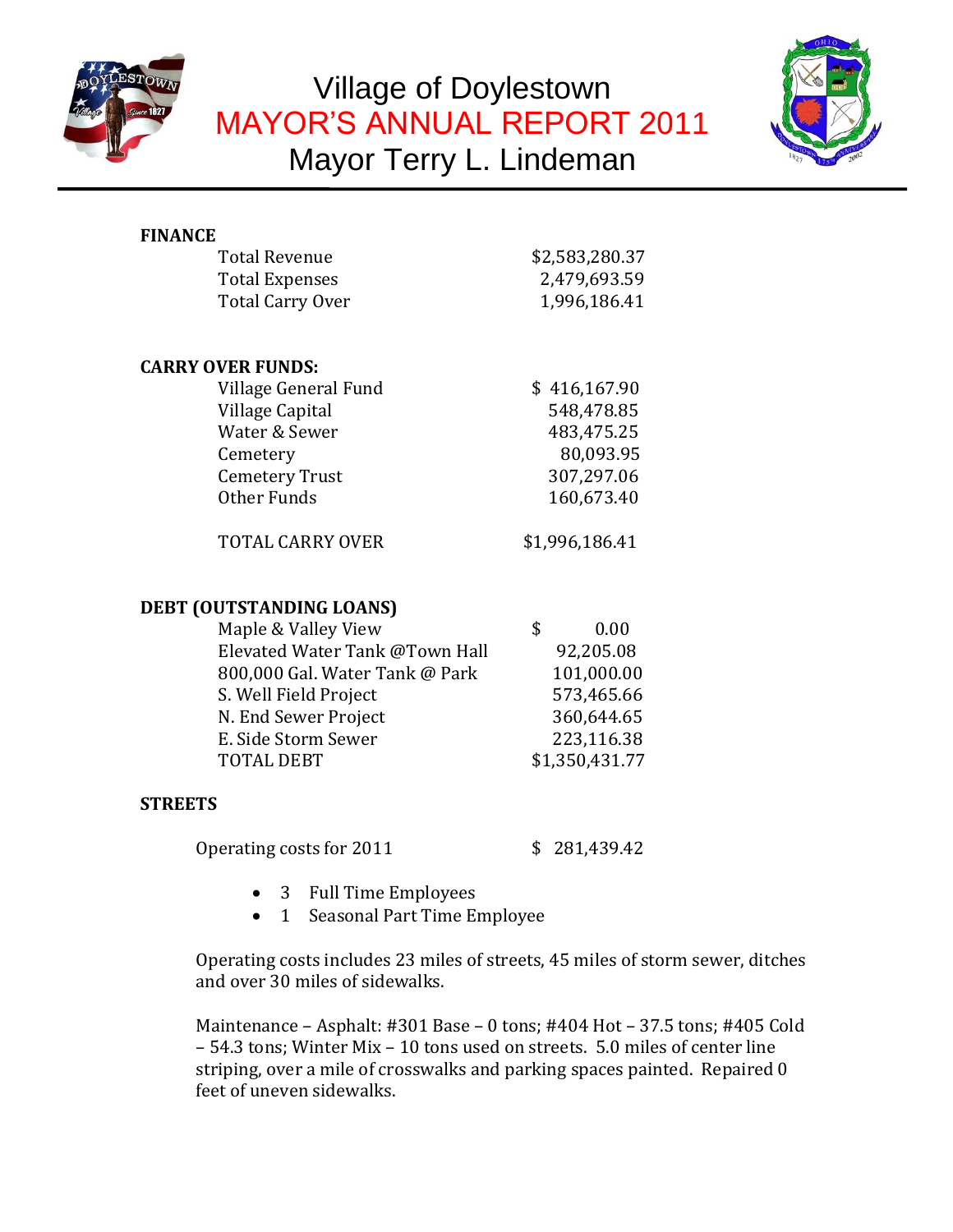## **STREETS (continued)**

Improvements

• none

Mosquito Spraying:

Contracted out

Brush and Leaf Pick-up:

- 330 yards of brush picked up
- 1380 vards of leaves picked

Winter Maintenance:

• 800 tons of road salt used for 2011

New Equipment:

| 2012 Intl Dump Truck | \$48,581.00 |
|----------------------|-------------|
| • Salt Bin           | \$37,265.62 |

#### **PLANNING**

Operating costs for  $2011$   $$4,552.92$ 

#### **ZONING AND BUILDING DEPARTMENT**

| Operating costs for 2011 | \$15,840.14 |
|--------------------------|-------------|
|--------------------------|-------------|

Housing –Four (4) new homes were built in the Village in 2011, with a construction cost of \$762,000.00

Total Construction costs within the Village which include new construction as well as improvements were \$975,358.00

- 80 Permits were written
- 33 Electric Inspections
- 31 Building Inspections
- 11 Plumbing Inspections

All Building Inspectors are certified Residential and Commercial with the Ohio and International code council in 2011.

## **CONSTRUCTION PHASE 2011 (COMMERCIAL)**

 $\triangleright$  New Signage for Stop N Go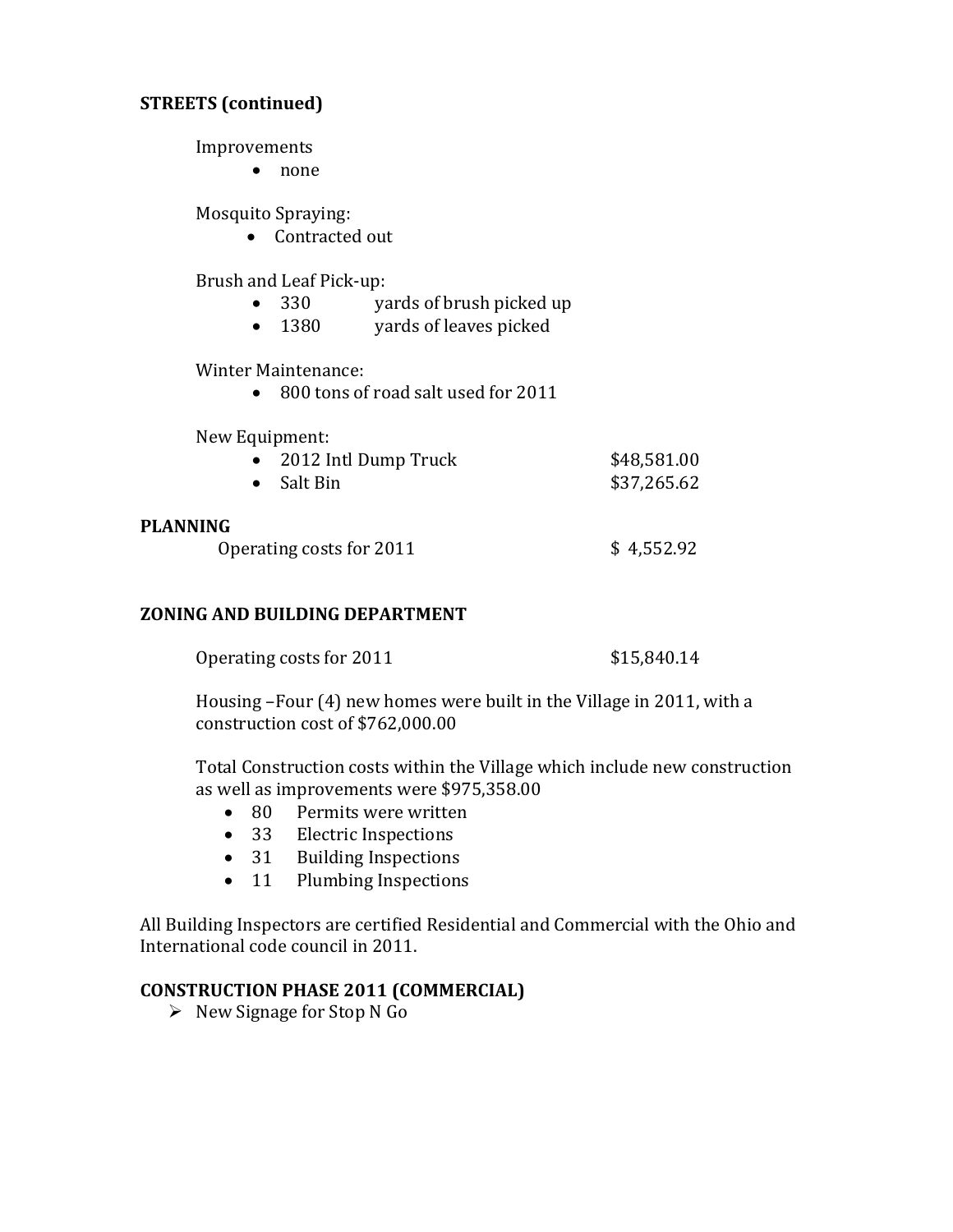#### **ECONOMIC DEVELOPMENT**

Operating costs for  $2011$  \$ 6,387.42

- - 1 Part Time Employee

## **PARKS**

Operating costs for 2011 \$55,305.61

• 1 Part Time Employee

The Parks Dept. maintain four (4) parks: Memorial, Gilcrest, Paridon, the Bandstand and all four corners of the square as well as the Gene Daniel Community Center and the intersection of Gates Street and S.R. 585.

Memorial Park:

• 44 Park Pavilion Rentals

Gene Daniel Community Center:

• 141 Rentals

Major improvements of the Parks include:

- Resolution 2011-18 Adopting Facilities Use Agreement with Chippewa Baseball/Softball Association
- Replacement of both flag cables at square \$1,156
- Basketball court sealed and color coated c/o Buckeye Sealcoating \$5,250
- GDCC exterior treated and finished c/o Frontier Finishing \$20,836
- Completed requirements for compliance with Whitaker-Myers Insurance safety recommendations
- Together with Chippewa Twp, purchased additional bleachers for Memorial Park ball fields c/o BSN \$8,200

## **RECREATION**

- 2 Part Time Supervisors
- 8 Part Time Helpers
- 1 Alternate

The Recreation Program runs all through the months of June and July. This program includes: field trips, games and crafts for 2 different age groups.

- 137 Total registration for 6-9 year olds
- 55 Total registration for 10-13 year olds
- **192 TOTAL REGISTRATION\***
- *63 -Village; 91 -Township; 38 Non-resident*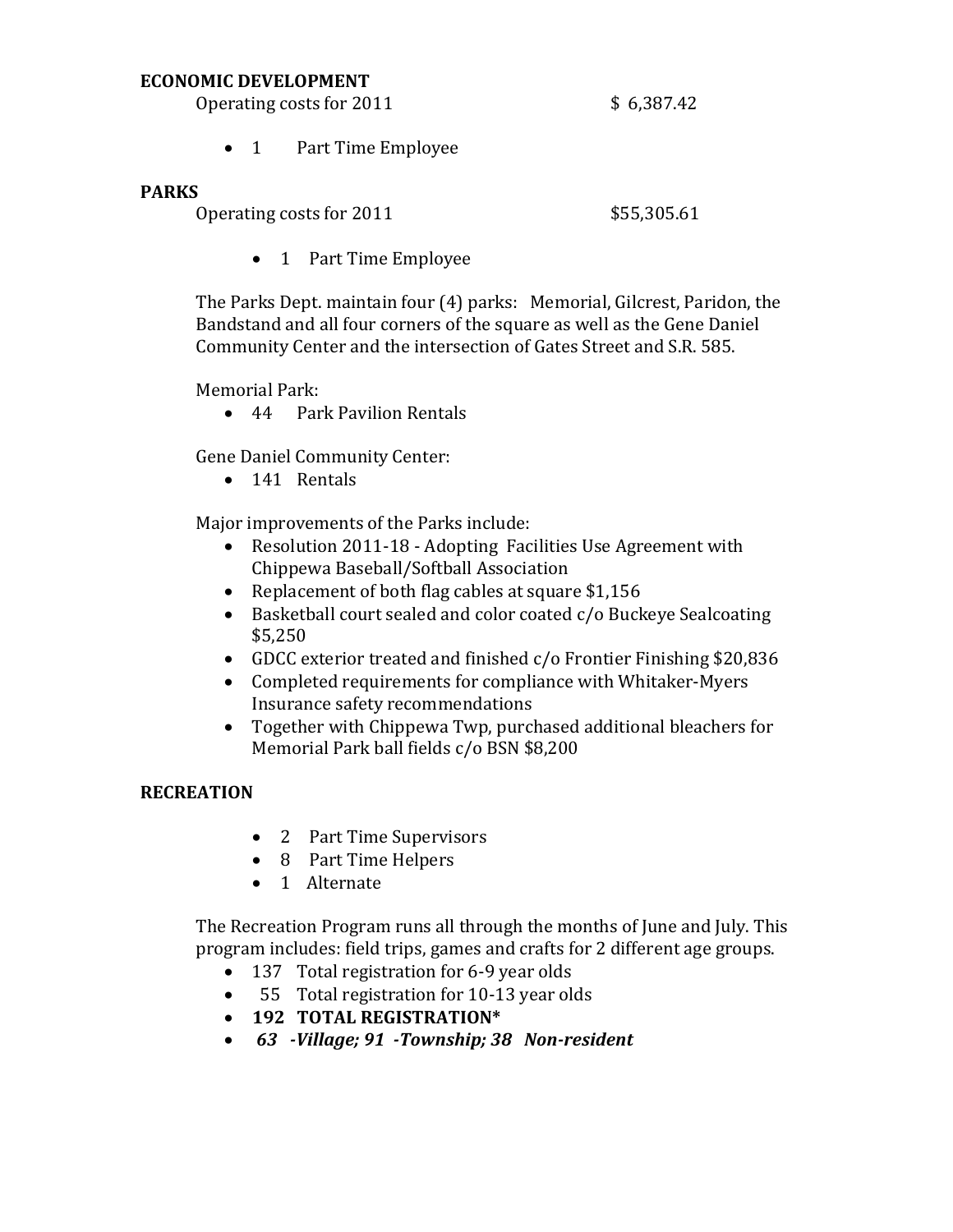#### **PERFORMING ARTS**

- 8 Performances Scheduled
- 1600 Combined Attendance
- 0 Rain Delay; 3 Rain Outs

#### **SHADE TREE**

 $$9,814.17$ 

- 37 Trees Planted
- 10 Trees Pruned
- 6 Trees Removed
- 895 Planted within the last 15 years

#### **COMMITTEE ON AGING**

Operating cost for 2011 \$1,241.16

Health Fair was held June 10th with 125 *in attendance and 35 vendors*

#### **UTILITY DEPARTMENT**

Total Operating cost for 2011 \$837,294.72

- 4 Full Time Employees
- 2 Seasonal Part Time Employee

| \$189,516.28                                                 |
|--------------------------------------------------------------|
| \$87,662.42                                                  |
| \$41,864.89                                                  |
| \$319,409.43                                                 |
| 5,917.24<br>\$                                               |
| 0.00<br>\$                                                   |
| $\uparrow$ $\land$ $\land$ $\lnot$ $\vdash$ $\vdash$ $\land$ |
|                                                              |

• 2003 Chevy S-10  $$9,275.50$ 

#### **POLICE**

| Operating costs for 2011 | \$436,082.19 |
|--------------------------|--------------|
|--------------------------|--------------|

- 8 Full Time Employees
- 2 Part Time Employees
- 2 Auxiliary

New Equipment

- 3 Tasers
- 7 Laptops
- 8 Building Security Cameras
- 1 Printer for Reporting System